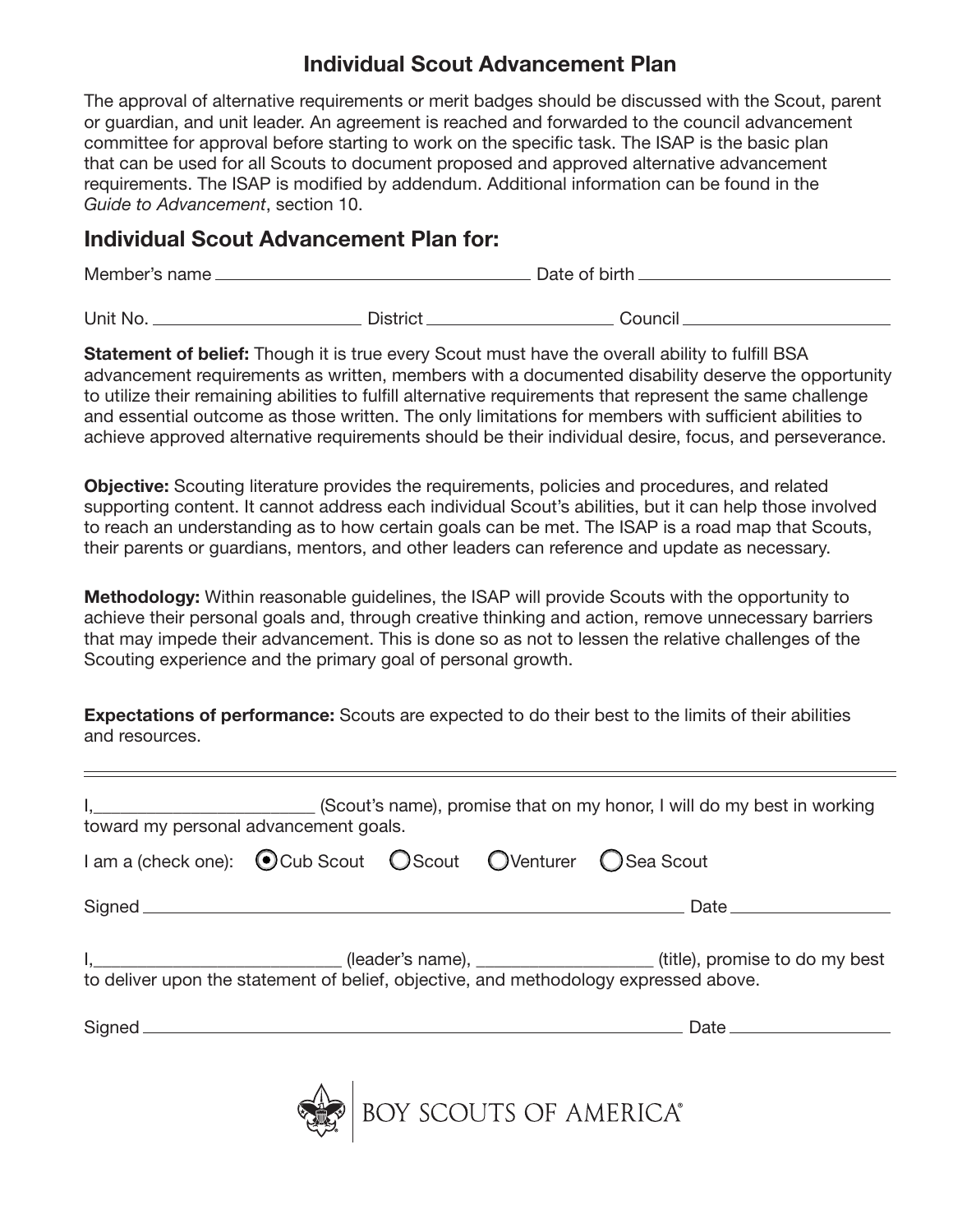#### Addendum to Individual Scout Advancement Plan for:

| Scout's name |                 | Date of birth. |  |
|--------------|-----------------|----------------|--|
| Unit No.     | <b>District</b> | Council        |  |

Addenda are required if it is determined that a Scout has specific behavioral, cognitive, or physical attributes that are of a permanent nature and, for reasons beyond the Scout's control, may create an impediment to individual advancement. Requirements, as written, may be redefined to maintain the challenge but provide an alternative path toward achievement. This addendum may be amended in the future by mutual consent.

## **Instructions**

- 1. Behavioral, cognitive, or physical disabilities of a permanent nature permit the approved substitution of alternative requirements for advancement.
- 2. Any limitations leading to alternative requirements should be supported by a qualified health professional's certification, based upon a severe or permanent condition.
- 3. The Scout shall attempt to complete, to the extent possible, the current requirements before modifications are sought, and any alternative requirements shall provide a similar challenge as those stated.
- 4. Modifications and alternative requirements must receive prior approval by the council advancement committee. The council committee should record and deliver its decision to the Scout, the Scout's parent or guardian, and the unit leader.
- 5. Alternative requirements involving physical activity shall have a physician's approval.
- 6. The unit leader and, if appropriate, any board of review must explain to the Scout that every Scout is expected to do their best up to the limit of their abilities and resources.

Further reference: *Guide to Advancement*, section 10.0.0.0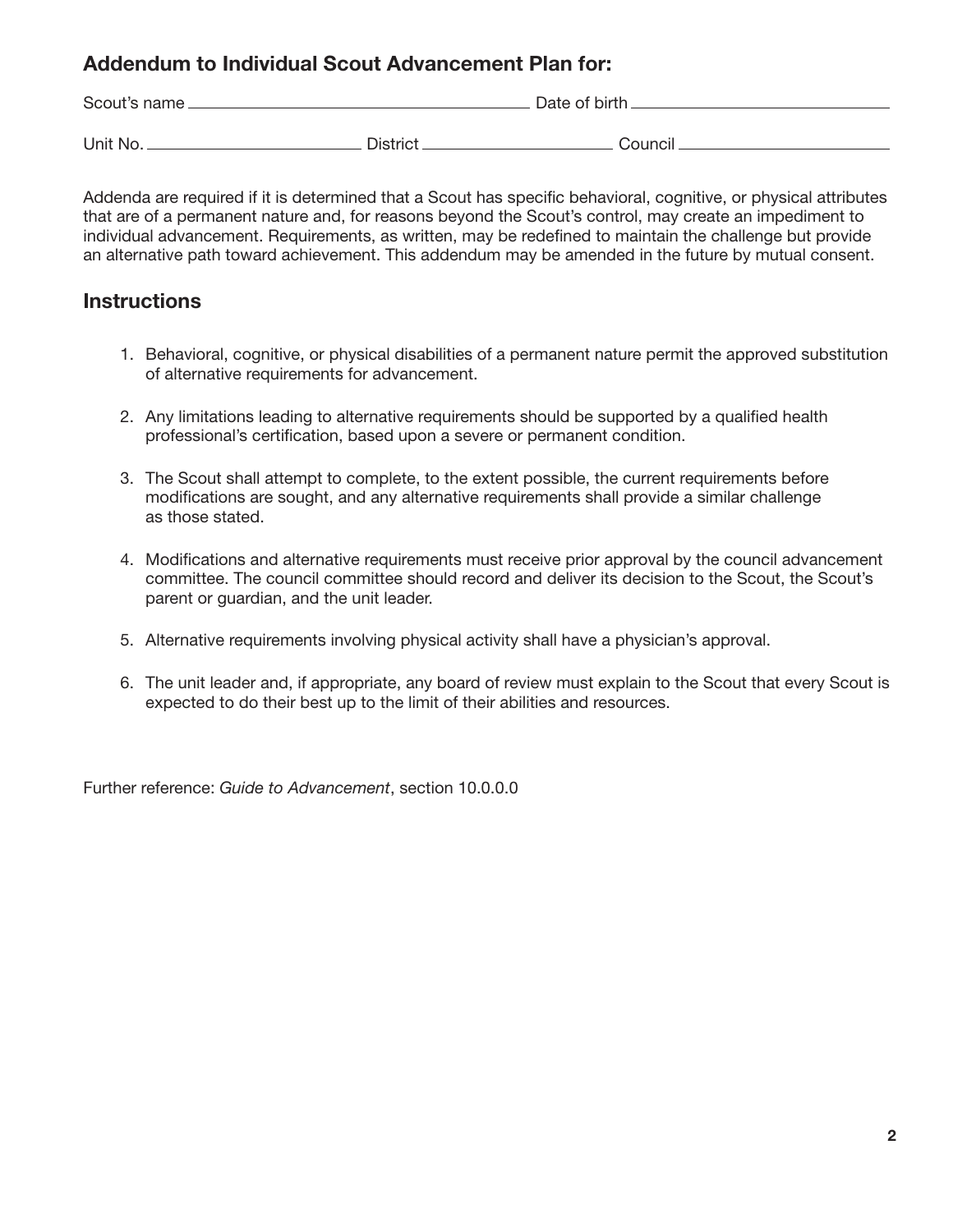## Addendum to Individual Scout Advancement Plan for:

Scout's name Date of birth

**The Standard Requirement** (State the rank and the requirement number.)

#### Modifications and Alternative Requirement

Describe in detail the modified alternative requirement. Print a separate copy of this sheet for each requirement to be modified.

#### Narrative Summary

Explain why circumstances make this Scout unable to complete the requirement as written.

## Health Professional Statement

As a result of a thorough examination of \_\_\_\_\_\_\_\_\_\_\_\_\_\_\_\_\_\_\_\_\_\_\_\_\_ on \_\_\_\_\_\_\_\_\_\_\_\_\_\_\_(date), I find that the member has a permanent behavioral, cognitive, or physical disability that is accurately described above, and that will inhibit the member from completing the requirement as it is written. However, I find that the member can safely complete the modified requirement as stated above.

| Signed               | (licensed health professional) |
|----------------------|--------------------------------|
| Office address       |                                |
| Office telephone No. |                                |

Attach additional documents if applicable.